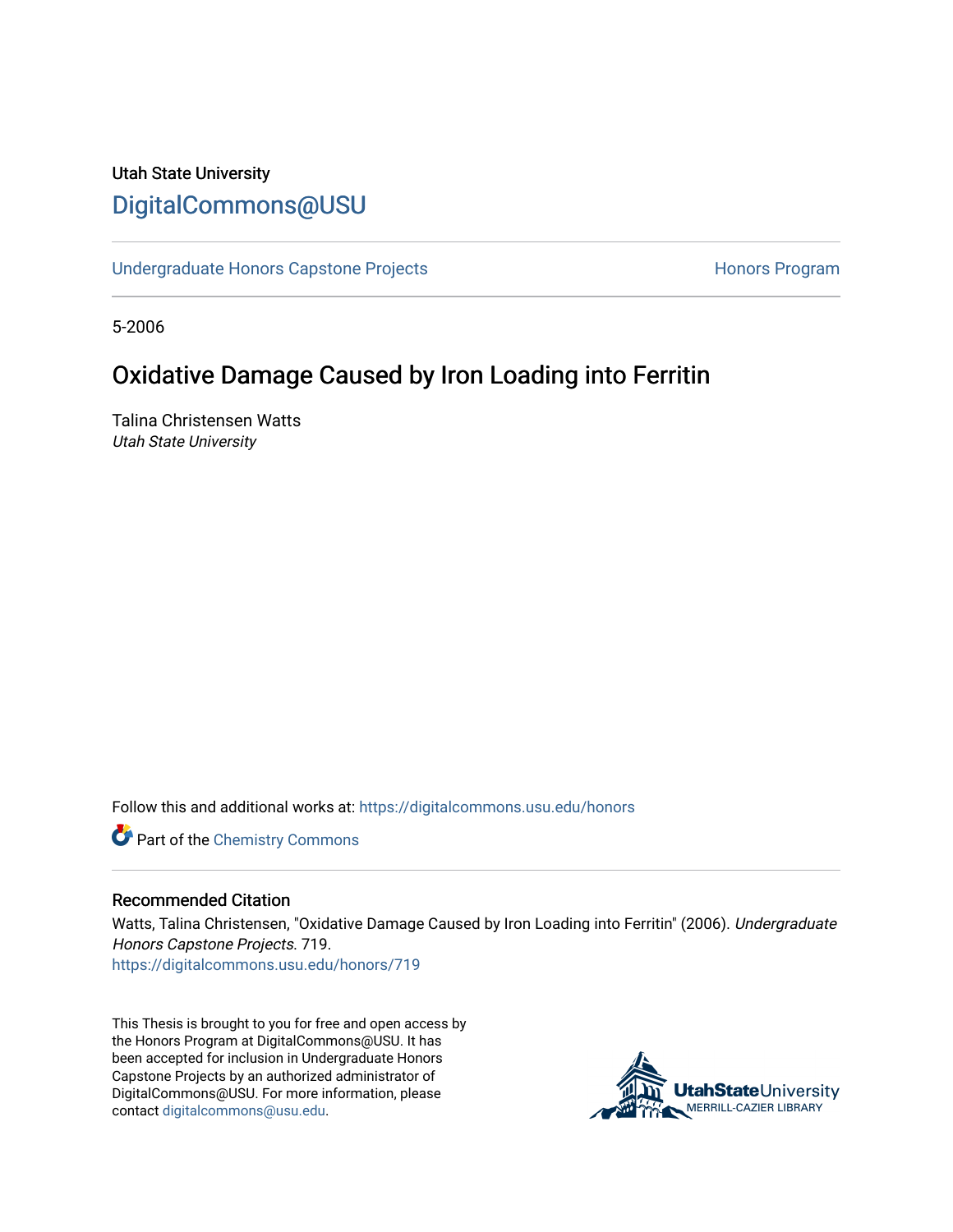# Oxidative Damage Caused by Iron Loading Into Ferritin

by

Talina Christensen Watts

Thesis submitted in partial fulfillment of the requirements for the degree

of

## **HONORS IN UNIVERSITY STUDIES WITH DEPARTMENT HONORS**

in

**Chemistry** 

Approved:

Thesis/Project Advisor

*SteveD. Aust* 

Department Honors Advisor

*Steve Scheiner* 

Director of Honors Program

*Christie Fox* 

UTAH STATE UNIVERSITY Logan, UT

2006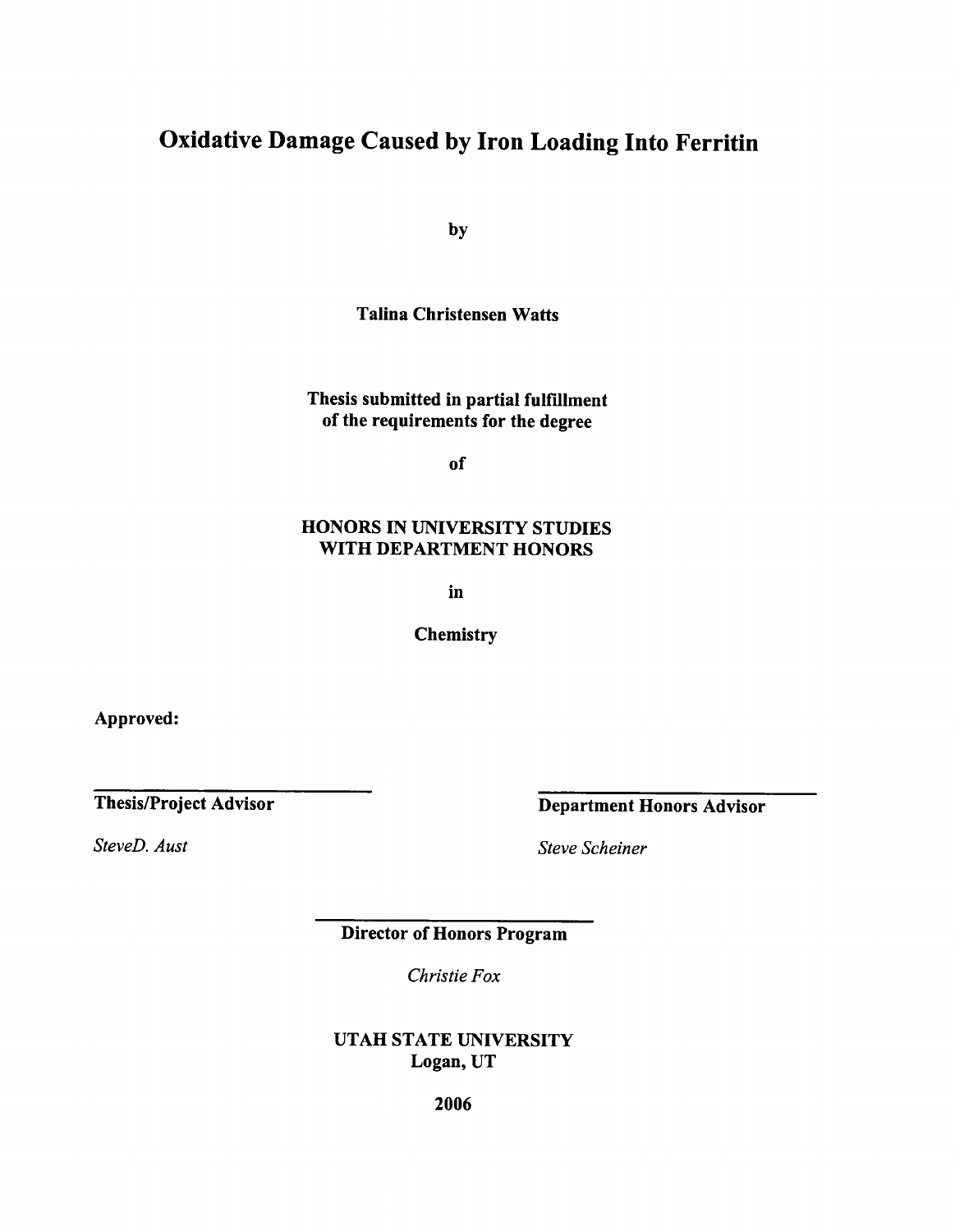### **Abstract**

Ferritin is the iron storage protein found in humans, animals, plants, fungi and bacteria. We are interested in how iron is loaded and stored in mammalian ferritin . Ferrous iron must be oxidized to ferric iron in order to be stored in ferritin. It is generally believed that ferritin does the loading itself, dependant upon a "ferroxidase activity." Oxidation of iron can result in the production of the hydroxyl radical which can cause oxidative damage to surrounding proteins and other biomolecules. An indicator of oxidative damage to proteins is the formation of carbonyl groups. Using only the H subunit of human ferritin expressed in *Escherichia coli* to make H homomers, we studied the amount of oxidative damage to ferritin based on the amount of iron available for loading into ferritin. We are interested to see if the amount of oxidative damage to ferritin increases as the amount of available iron increases. The carbonyl assay has yet to yield any results so no conclusions can be made at this time. There is another carbonyl group assay that has yet to be used.

## **Introduction**

Ferritin is a ubiquitous intracellular iron-storage protein that is involved in the regulation of iron homeostasis. It is found in animals, plants, fungi and bacteria. Ferritin is composed of 24-subunits, which are either H  $(\sim 21,000 \text{ Da})$  or L  $(\sim 20,000 \text{ Da})$  subunits. The subunits combine in variable ratios with a total of 25 possible subunit ratios possible, ranging from  $L_0H_{24}$  to  $L_24H_0$ . The subunits combine to form heteromers with a core space that is approximately 80-90 Å in diameter  $[1,2]$ . This core is used to store iron in the form of a ferric-oxyhydroxyphosphate complex. In the ferritin core, up to 2,500 atoms of ferric iron can be stored [2].

Ferritins from human tissues have different ratios of H and L subunits that vary based on where they are found in the body (i.e. spleen, liver, pancreas, kidney, heart). It is still unknown exactly what roles each of the subunits are, but there is some idea. The human H ferritin subunit is required for iron loading into ferritin and it is believed that the H subunit is responsible for the "ferroxidase" activity exhibited by ferritin, oxidizing ferrous iron (Fe<sup>2+</sup>) to ferric iron (Fe<sup>3+</sup>). The L ferritin subunit is believed to be involved with the initiation/stabilization of the ferritin iron core and in regulating the amount of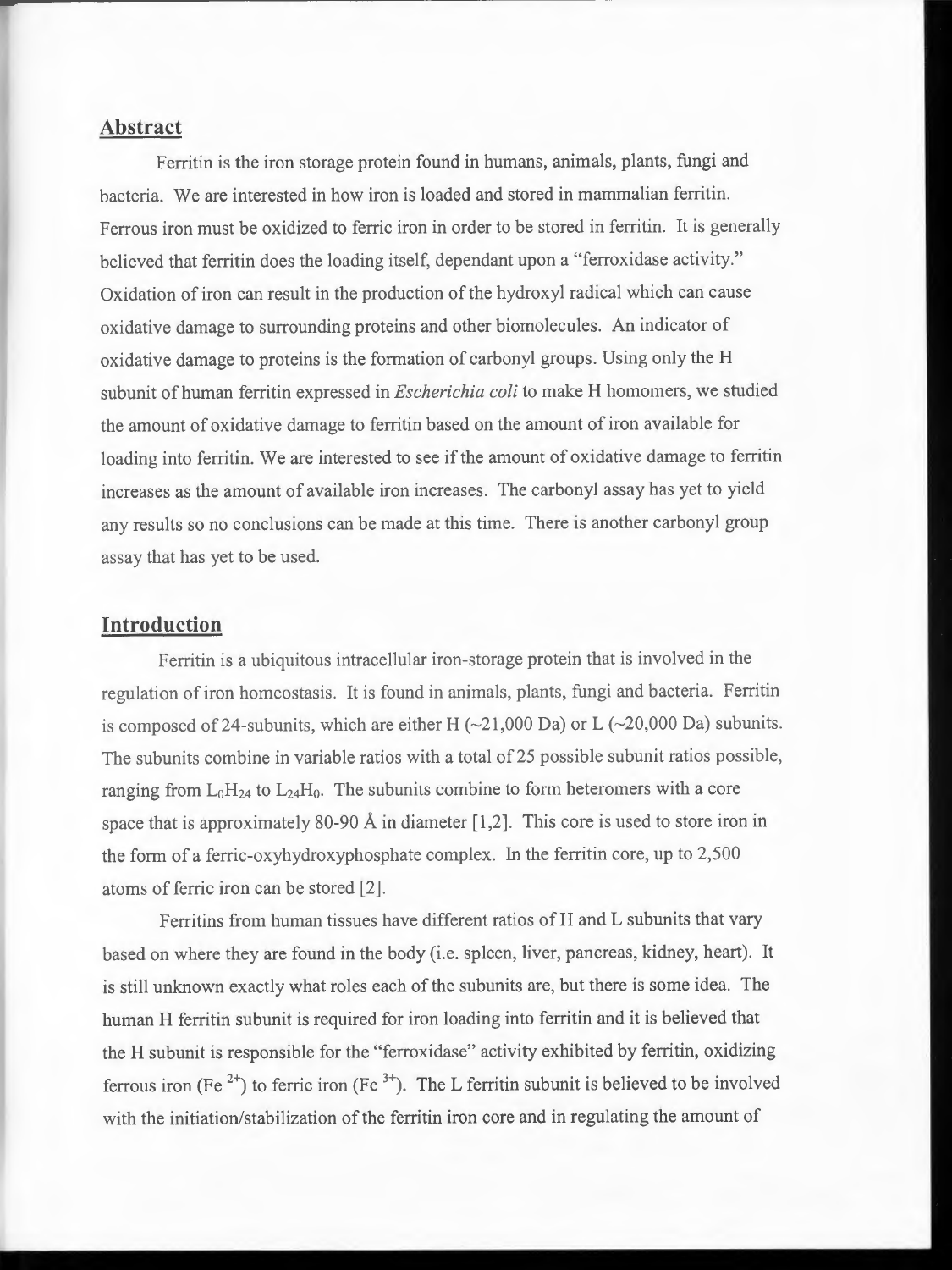iron incorporated into the ferritin. It is generally believed that iron is loaded into ferritin by itself, dependant upon the ferroxidase activity of the **H** subunit. The stoichiometry of iron oxidation by this system is two moles of iron oxidized per mole of molecular oxygen [3]. This indicates that  $H_2O_2$  is generated as a result of this oxidation. Hydrogen peroxide in the presence of ferrous iron can result in the production of the hydroxyl radical ( $\cdot$ OH) by reducing hydrogen peroxide further [4,5]. The hydroxyl radical is a non-specific oxidant of biomolecules that can cause oxidative damage to nearby biomolecules, including the ferritin molecule. Therefore, this form of iron loading could damage the ferritin.

Iron has been loaded into ferritin enzymatically using ceruloplasmin , a coppercontaining enzyme that oxidizes four moles of iron with the reduction of molecular oxygen to water with no release of partially reduced oxygen species. Reilly et. Al. [2] has demonstrated that a specific protein-protein complex forms between ceruloplasmin and ferritin during iron loading. In addition, deficiencies in active ceruloplasmin have a profound effect on iron metabolism. This set of data suggests that ceruloplasmin, or a similar copper-containing protein, may be involved in maintaining iron homeostasis.

This study was conducted to determine the effect on ferritin of iron loading without a copper-containing ferroxidase. It has been found that recombinant human ferritin loaded with iron via its own ferroxidase activity did not resemble native human ferritin [2]. In this study we wished to determine if the amount of oxidative damage done to ferritin as a result of iron loading increased as the amount of available iron in the media increased. Using an H human homomer,  $L_0H_{24}$ , expressed in *E. coli* and growing it in media with increasing amounts of added iron (no added iron, 25µM and l00µM) we studied how ferritin was affected by various concentrations of iron present in the growth media.

## **Experimental**

#### *Expression of recombinant H human ferritin:*

The **H** ferritin gene was amplified directly from human liver cDNA by PCR. The restriction enzyme recognition sites used were *BamH I* and *Nde I.* The final PCR volume was 100- <sup>µ</sup>I containing 0.2 µM dNTP's, 2.0 µM primers, 2.5 U of *Pfu* DNA polymerase,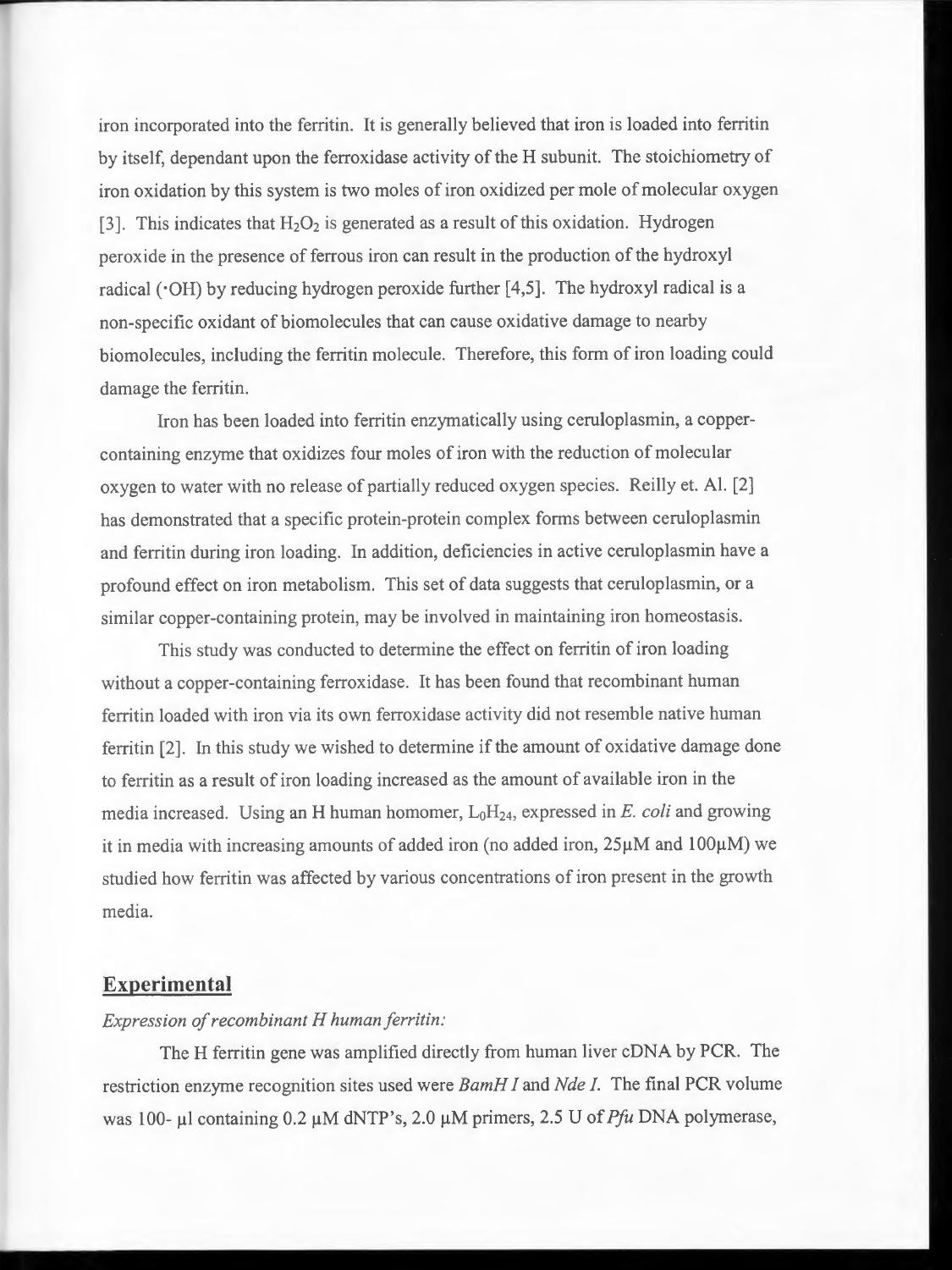1.0 ng of DNA template, 2.0 mM MgCl<sub>2</sub> and 1x PCR reaction buffer. The temperature cycle were set as follows: initial denaturation at 94°C for 5 minutes, Denaturation at

94°C for 40 seconds, annealing at 48°C for 40 seconds, and elongation at 72°C for 3 minutes for 30 cycles. A final elongation step was performed at 72°C for 7 minutes.

The gene for human H ferritin was inserted downstream of the T7 lac promoter into the pET-11a expression vector. Restriction enzyme digestion and PCR analyses were used to verify the construct. The expression vector was transformed into *E. coli*  B834-DE3.

## *Production of Ferritin in* E. *coli Cells:*

Three separate media were made to grow the bacteria. All were M9 media, made with 970



mL of ddH2O, 0.4 g Amino Acid Mixture (The mixture contained 0.2 grams of each amino acid per liter), 10 g M9 minimal salt from Sigma, 25 mL of 20% glucose solution, 1 mL of 1 M MgSO<sub>4</sub> · 7H<sub>2</sub>O, 1 mL 0.13 M CaCl<sub>2</sub>, 1 mL 3 mM Thiamine-HCl and 1 mL of the "Trace Elements" solution for each liter of media. The "Trace Elements" solution contained the following components at the indicated concentrations. The "Trace Elements" solution was made up to have a final volume of 250 mL.

| 覆 | $ZnSO4 \cdot 7H2O$ |  | $8 \mu M$ |
|---|--------------------|--|-----------|
|   |                    |  |           |

| $MnSO4 \cdot H2O$ | $10 \mu M$ |
|-------------------|------------|
|                   |            |

- $CuSO_4 \cdot 5H_2O$  2  $\mu$ M
- $H_3BO_4$  1 µM
- $Na<sub>2</sub>MoO<sub>4</sub> \cdot 2H<sub>2</sub>O$  l µM

A total of nine liters of media were made, three liters for each concentration of iron. The first three liters of media had  $25 \mu$ M/liter of iron and the second three liters had 100  $\mu$ M/liter. The final three liters had no iron added. Antibiotics (1000x chloramphenical and 2000x ampicillin) were added to all nine liters.

Cells were added to a 50 mL starter culture of M9 minimal medium with ampicillin and chloramphenical and incubated at 37°C for 8 hours at 225 rpm. A volume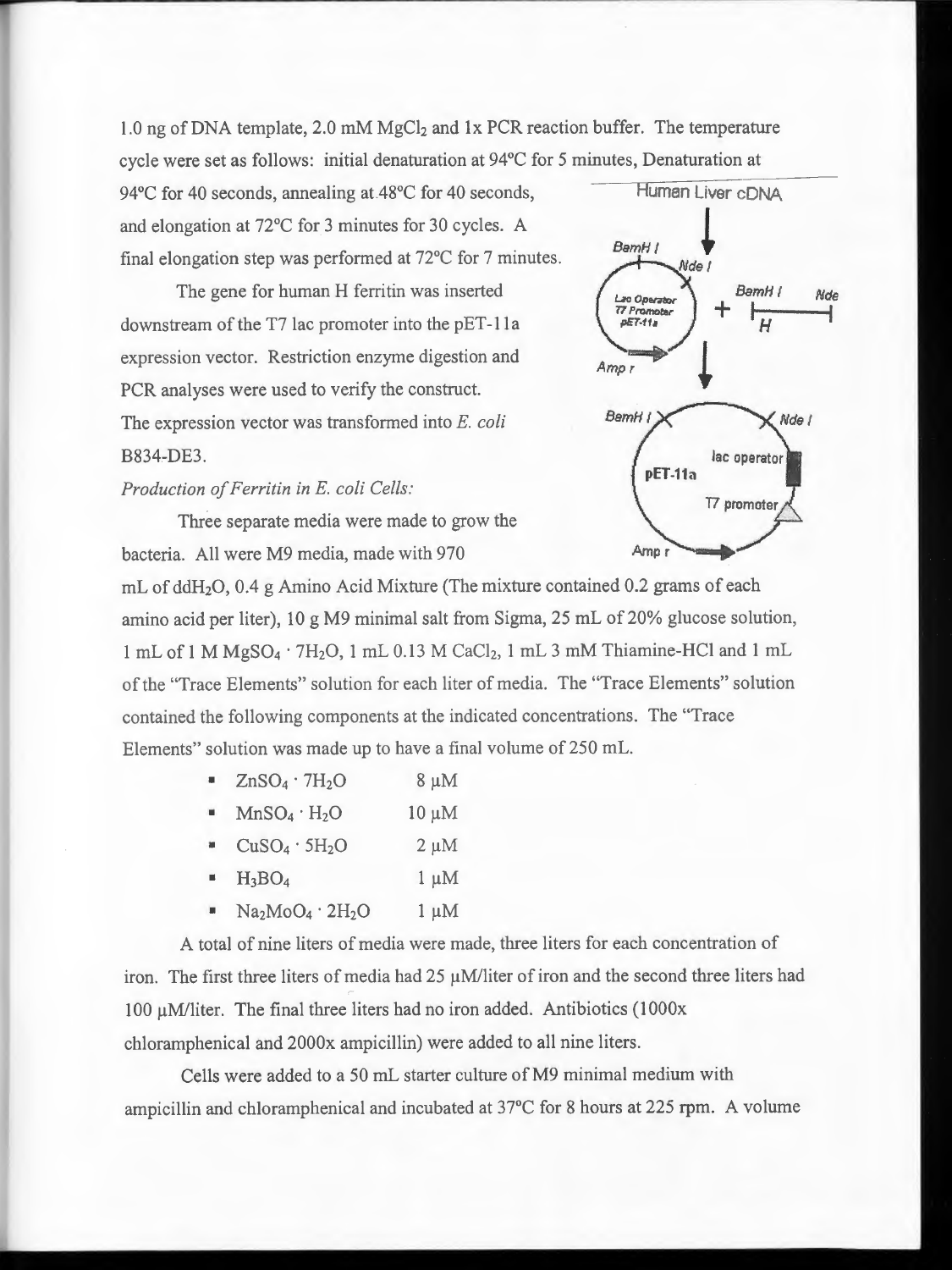of 10 mL of the starter culture was then removed and centrifuged at max rpm in a tabletop centrifuge in the cold room. The supernatant was removed and the cells were resuspended in M9 medium. Next, 5 mL of the resuspended cells solution was added to each liter of the M9 medium containing the three different concentrations of iron (0, 25 and 100uL).

Cultures were incubated at 37°C while shaking at 180 rpm until the absorbance at 600 nm was about 0.8. Protein (ferritin) synthesis was then induced by adding 0.119 grams/liter of IPTG. After one hour 0.8 grams/liter of Rifampin dissolved in methanol was added to each flask. The Rifampin was used to inhibit the bacterial DNA polymerase in the *E. coli* so that only the vector would be expressed, making a excess amount of H ferritin. The cultures were allowed to grow for 5 more hours and then centrifuged at 5000 xg at 4°C for 12 minutes.

## *Purifi cation of Ferritin :*

Those supematants were discarded and the pellets (i.e . cells) resuspended in Lysis Buffer (50 mL of 50 mM Tris pH 7.0, 500 µL of **1** mg/mL DNase, 500 µL of **1** mg/mL RNase, and 0.5 grams of lysozyme). The resuspended cells were aliquoted into several 50 mL falcon centrifuge tubes and freeze/thawed three times using liquid  $N_2$  and a 42<sup>o</sup>C water bath.

The crude lysates were centrifuged at 10,000 rpm for 20 minutes. The supematants were centrifuged again at 19,000 rpm for 20 minutes and saved. The supematants were then concentrated to around 15 mL using Amicon XM 300 membranes. The supematants were applied to DEAE columns.

The DEAE columns were washed with 1 bed volume of 1 M NaOH, 1 bed volume of 2 N NaCl and 6 bed volumes of 50 mM Tris, pH 7 .0. The supernatants were loaded onto the column and eluted as follows:

- 1) (Load)- filled to one bed volume  $(\sim 250 \text{ mL})$  with 50 mM Tris, pH 7.0
- 2) (Wash)- 2 bed volumes of 50 mM Tris, pH 7.0
- 3) 1 bed volume of 50 mM NaCl/50 mM Tris, pH 7.0
- 4) 1 bed volume of 100 mM NaCl/50 mM Tris, pH 7.0
- 5) 1 bed volume of 150 mM NaCl/50 mM Tris, pH 7.0
- 6) 1 bed volume of 200 mM NaCl/50 mM Tris, pH  $7.0$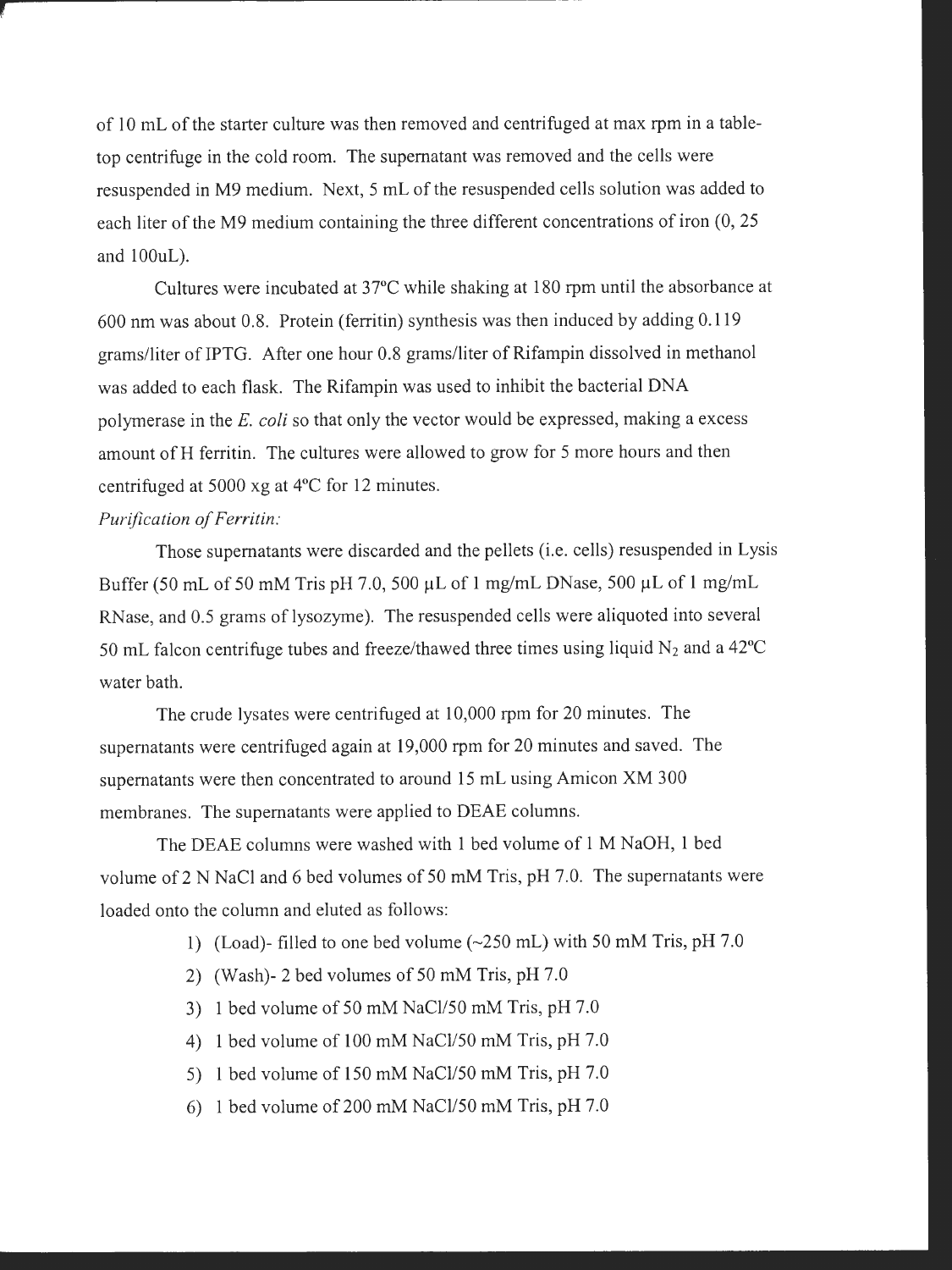### 7) **1** bed volume of 2 M NaCl/50 mM Tris, pH 7.0

Each fraction of effluent was subjected to SDS-PAGE to identify the ferritin-rich fractions. These were pooled and concentrated to 1-5 mL using YM-100 filter membranes (100 kDa molecular weight cutoff). The concentrated fractions were heattreated at 65°C for 15 minutes in a water bath. The solutions were then centrifuged at 8,000 rpm for 20 minutes in a table-top centrifuge to remove any denatured proteins. The supematants were loaded onto a size-exclusion column at 4°C using a Chelex-100 (Sigma)- treated 50 mM NaCl (pH 7.0) at a flow rate of 0.3 mL/min.

The Bradford protein assay was used to identify the protein rich regions and then SDS-PAGE was used to identify the ferritin. Fractions containing ferritin were pooled and concentrated to 1-2 mL. The Bradford assay was used on these concentrates, along with protein standards, to determine the protein concentration of the isolated ferritin samples.

## *Protein Carbonyl Assay:*

A volume of each corresponding to **1** mg of ferritin were put into small centrifuge tubes and put into a vacuum centrifuge until dry and then 500 µL of 10 mM 2,4 dinitrophenyl hydrazine in 2 M HCl was added to the dried pellets. The resuspended pellets were left at room temperature for one hour, with vortexing every 10-15 minutes. Trichloroacetic acid (500 µL of 20%) was added and centrifuged for 3 minutes at 11,000g . The supernatants were discarded and the pellets washed with **1** mL of ethanolethyl acetate ( **1: 1** ), allowed to sit for 10 minutes and then centrifuged for 3 minutes. This was done a total of three times.

The precipitated proteins were redissolved by adding  $600 \mu L$  of guanidine solution and setting the tubes in a  $37^{\circ}$ C water bath for 15 minutes. Any remaining insoluble material was removed by centrifuging for three minutes. We then obtained spectra for the samples, read against a blank of guanidine solution. The  $\lambda_{\text{max}}$  was 360-390 with 22,000  $M^{-1}$ cm<sup>-1</sup>.

## **Results/ Discussion**

All three separate E. coli cultures (no iron, 25 mg/mL iron, 100 mg/mL iron), grew successfully and ferritin was isolated from all three cultures. Unfortunately assays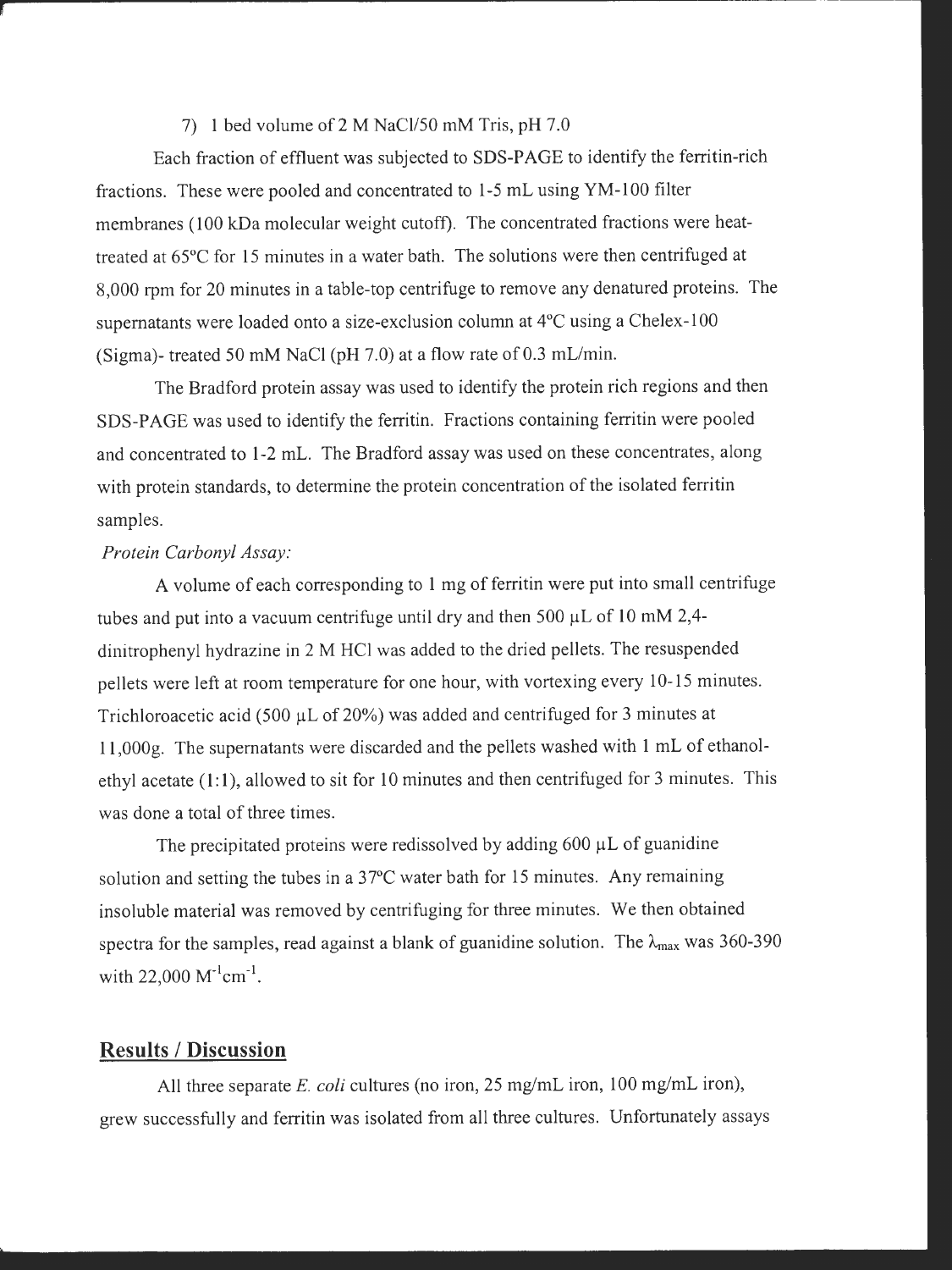for the protein carbonyl were not successful so the amount of oxidative damage in relationship to the iron concentration in the media could not be determined. The reason that the assay failed repeatedly has yet to be determined. There is literature that shows that not only has this assay been used successfully before, but it has been successfully used with ferritin. There is another carbonyl assay, one that uses an ELISA [6], that is available and will probably be our next step in determining the amount of oxidative damage in each sample if the assay that we are currently using continues to yield no data.